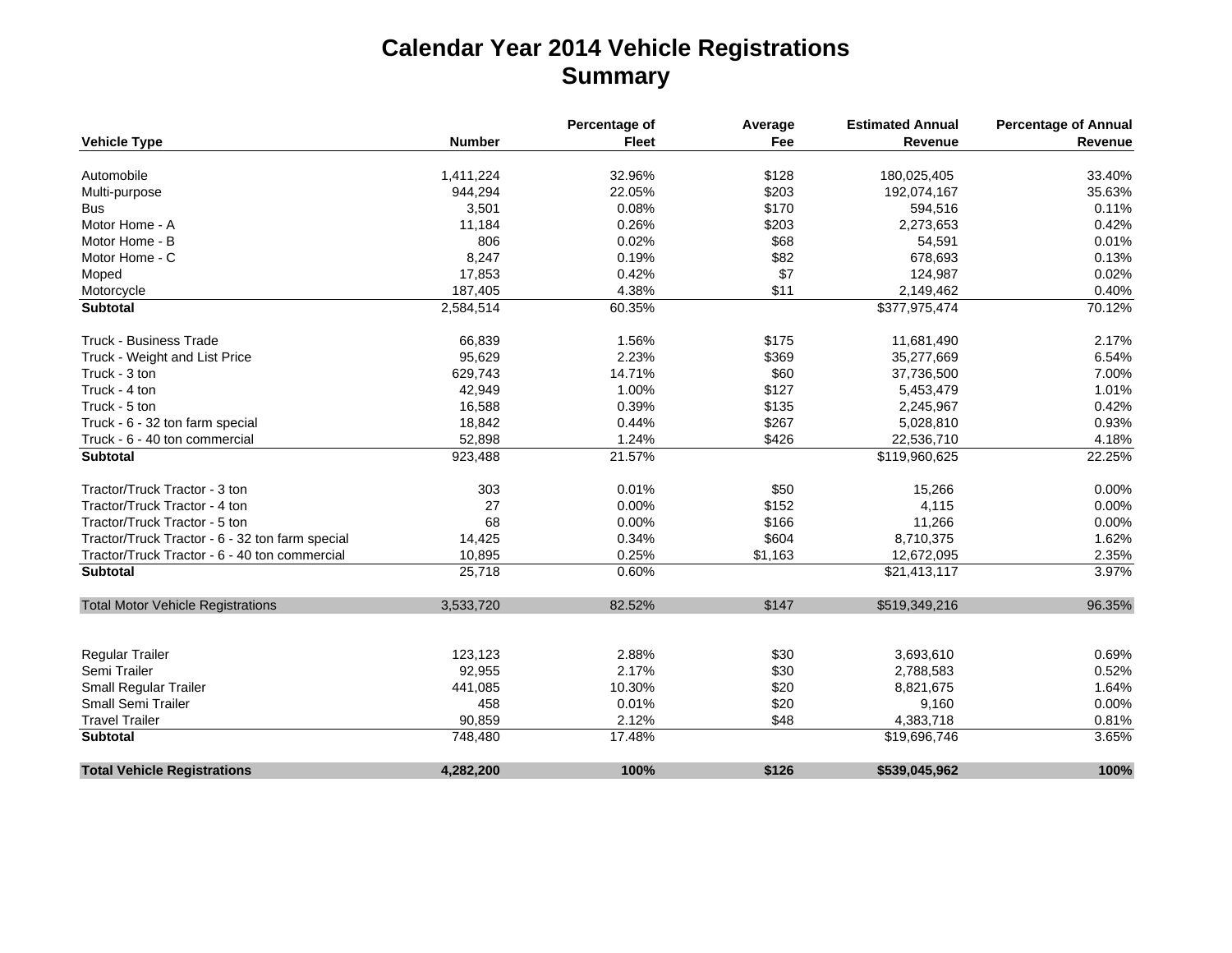## **2014 Vehicle Registrations by County**

|                                | Automobile      | Bus            | Moped      | <b>Motor</b> | <b>Motor</b> | <b>Motor</b> |              | Motorcycle Multi-purpose | Regular      | Semi            | <b>Small Regular</b> | <b>Small Semi</b>  | <b>Travel</b> | <b>Truck</b>    | <b>Truck - Business</b> | <b>Truck - Weight</b> | <b>Truck</b>           | Grand             |
|--------------------------------|-----------------|----------------|------------|--------------|--------------|--------------|--------------|--------------------------|--------------|-----------------|----------------------|--------------------|---------------|-----------------|-------------------------|-----------------------|------------------------|-------------------|
| County                         |                 |                |            | lome - A     | Home - B     | Home - C     |              |                          | Trailer      | <b>Trailer</b>  | Trailer              | Trailer            | railer        |                 | Trade                   | and List              | Tractor                | <b>Total</b>      |
| <b>Adair</b>                   | 3,360           | -5             | 50         | 30<br>30     | 5<br>2       | 22<br>25     | 473          | 2,286                    | 584          | 777<br>346      | 1,324                | $\overline{4}$     | 311<br>249    | 3,439           | 361<br>209              | 366                   | 189<br>110             | 13,584            |
| <b>Adams</b>                   | 1,778<br>6,57   | 10             | 62<br>83   | 46           |              | 40           | 379<br>975   | 1,292<br>4,769           | 496<br>732   | 836             | 781<br>3,409         |                    | 537           | 2,099<br>5,435  | 541                     | 143<br>392            | 129                    | 8,006<br>24,520   |
| Allamakee<br>Appanoose         | 5,838           | 20             | 48         | 70           |              | 40           | 721          | 3,586                    | 730          | 487             | 2,291                | $\overline{2}$     | 508           | 4,912           | 273                     | 375                   | 72                     | 19,975            |
| Audubon                        | 2,665           |                | 30         | 28           |              | 16           | 458          | 1,898                    | 458          | 713             | 1,170                | $\overline{7}$     | 295           | 2,470           | 434                     | 212                   | 240                    | 11,101            |
| <b>Benton</b>                  | 12,809          | 15             | 135        | 132          |              | 75           | 2.004        | 7,759                    | 1.444        | ,224            | 5,830                | $\mathbf{1}$       | 1,187         | 9,215           | 636                     | 856                   | 309                    | 43,636            |
| <b>Black Hawk</b>              | 57,820          | 233            | 545        | 372          | 41           | 289          | 7.160        | 37,386                   | 3,287        | 1.794           | 16,578               | 6                  | 3,060         | 24.097          | 1.480                   | 3.820                 | 448                    | 158,416           |
| <b>Boone</b>                   | 12,553          | 28             | 296        | 149          | 5            | 100          | 1,85         | 7,918                    | 1,584        | 61 <sub>C</sub> | 5,482                | $\overline{2}$     | 1,118         | 8,156           | 581                     | 993                   | 217                    | 41,644            |
| <b>Bremer</b>                  | 11,227          | 16             | 214        | 91           | 5            | 64           | 1,602        | 7,512                    | 1,148        | 910             | 5,337                | $\mathbf{1}$       | 1,056         | 7,215           | 698                     | 959                   | 273                    | 38,328            |
| <b>Buchanan</b>                | 9,718           | 16             | 147        | 92           | 10           | 63           | 1,388        | 5,655                    | 1,188        | 929             | 4,606                | 3                  | 984           | 6,910           | 547                     | 756                   | 294                    | 33,306            |
| <b>Buena Vista</b>             | 8,368           | 19             | 75         | 49           | 5            | 31           | 1.162        | 6,676                    | 1,083        | 1,031           | 3,421                | $\overline{2}$     | 628           | 5,814           | 621                     | 595                   | 338                    | 29,918            |
| <b>Butler</b>                  | 6,847           | 11             | 124        | 61           | 2            | 54           | 1,36         | 4,848                    | 1,059        | 696             | 4,087                | $\mathbf{1}$       | 855           | 5,774           | 535                     | 46 <sub>C</sub>       | 281                    | 27,056            |
| Calhoun                        | 4,929           | 6              | 97         | 62           |              | 42           | 894          | 2,841                    | 578          | 1,016           | 2,224                | 5                  | 550           | 3,867           | 526                     | 284                   | 352                    | 18,274            |
| arroll;                        | 8,906           | 16             | 192        | 78           | 5            | 43           | 1,080        | 6,970                    | 1,145        | 2,272           | 3,288                | $\overline{4}$     | 789           | 6,625           | 1,233                   | 698                   | 556                    | 33,900            |
| Cass                           | 6,209           | 16             | 160        | 55           |              | 45           | 1,093        | 4,376                    | 793          | 1,033           | 2,335                | $\overline{7}$     | 555           | 5,175           | 614                     | 475                   | 232                    | 23,177            |
| `edar                          | 9,032           | 15             | 139        | 105          |              | 70           | 1,329        | 5,550                    | 1,232        | 1,136           | 3,921                | $\overline{2}$     | 771           | 6,312           | 529                     | 717                   | 246                    | 31,113            |
| <b>Cerro Gordo</b>             | 20,693          | 37             | 496        | 175          | 17           | 120          | 2.952        | 13,941                   | 1,979        | 1,036           | 7,189                | $\overline{2}$     | 1,445         | 10,220          | 909                     | 1,110                 | 328                    | 62,649            |
| <b>Cherokee</b>                | 5,621           |                | 180        | 61           | 3            | 41           | 928          | 3,855                    | 986          | 923             | 2,511                | $\overline{2}$     | 558           | 4,494           | 525                     | 394                   | 257                    | 21,348            |
| Chickasaw                      | 6,177           | 9              | 130        | 52           | 4            | 41           | 947          | 4,048                    | 1,003        | 1,549           | 3,115                | $\mathbf{1}$       | 561           | 5,052           | 587                     | 325                   | 275                    | 23,876            |
| Clarke                         | 4,387           | q              | 13         | 36           |              | 28           | 496          | 2,527                    | 456          | 524             | 1,402                | $\overline{4}$     | 392           | 3,525           | 128                     | 297                   | 66                     | 14,292            |
| Clay                           | 7.770           | 26             | 238        | 83           |              | 57           | 1,430        | 5,940                    | 909          | 1.092           | 3,743                | 7                  | 700           | 5.467           | 526                     | 499                   | 348                    | 28,842            |
| Clayton                        | 8,110           | 17             | 127        | 60           | 6            | 62           | 1,378        | 5,539                    | 929          | 1,391           | 4,210                | 11                 | 727           | 6,682           | 717                     | 682                   | 220                    | 30,868            |
| <b>Clinton</b>                 | 22.184          | 18             | 395        | 178          | 14           | 150          | 3.308        | 14.119                   | 1.704        | 1.574           | 8.387                | 12                 | 1.615         | 12.945          | 586                     | 1.762                 | 362                    | 69,313            |
| Crawford                       | 6,85'           | 15             | 119        | 55           |              | 41           | 992          | 5,435                    | 936          | 1,235           | 2,572                | $\overline{7}$     | 617           | 5,810           | 795                     | 572                   | 340                    | 26,394            |
| <b>Dallas</b>                  | 32,532          | 93             | 224        | 233          | 12           | 170          | 3,35         | 25,80'                   | 2,20         | 729             | 7,518                | 10                 | 1,473         | 11,290          | 1,053                   | 2,498                 | 290                    | 89,479            |
| <b>Davis</b>                   | 3,20            | 12             | 61         | 42           | 1            | 23           | 436          | 2,263                    | 564          | 615             | 1,552                | $\overline{2}$     | 403           | 3,661           | 283                     | 216                   | 73                     | 13,410            |
| <b>Decatur</b>                 | 3,295           | 10             | 35         | 38           | 2            | 27           | 410          | 2,109                    | 360          | 658             | 1,257                | 6                  | 341           | 3,112           | 228                     | 182                   | 87                     | 12,157            |
| <b>Delaware</b>                | 8,556           | 10             | 103        | 80           |              | 69           | 1,292        | 5,616                    | 1,349        | 930             | 3,480                | 6                  | 768           | 6,678           | 779                     | 609                   | 229                    | 30,557            |
| <b>Des Moines</b>              | 18,401          | 53             | 153        | 131          | 11           | 96           | 2,828        | 12,112                   | 1,242        | 941             | 7,186                | 8                  | 899           | 10,815          | 574                     | 1,275                 | 170                    | 56,895            |
| <b>Dickinson</b>               | 8,334           | 33             | 317        | 102          | 24           | 60           | 1,49         | 7,184                    | 1,322        | 527             | 6,066<br>10,903      | 8<br>19            | 702           | 5,440           | 621<br>1,721            | 617<br>3,724          | 253<br>280             | 33,086            |
| <b>Dubuque</b><br><b>Emmet</b> | 42,907<br>4,462 | 64<br>15       | 368<br>162 | 256<br>48    |              | 193<br>32    | 5,007<br>846 | 30,386<br>3,270          | 3,735<br>605 | ,148<br>647     | 2,230                | $\overline{4}$     | 2,204<br>489  | 17,539<br>3.418 | 332                     | 308                   | 241                    | 120,478<br>17,109 |
| <b>Fayette</b>                 | 9,306           | 14             | 195        | 92           | 6            | 52           | 1,327        | 6,198                    | 1,222        | ,095            | 4,078                | $\overline{1}$     | 854           | 6,945           | 637                     | 553                   | 263                    | 32,838            |
| Floyd                          | 7,772           | 18             | 157        | 70           | 4            | 62           | 1,394        | 4,904                    | 1,259        | 551             | 3,570                | $\mathbf{1}$       | 760           | 5,401           | 429                     | 422                   | 262                    | 27,036            |
| <b>Franklin</b>                | 4,55'           | 30             | 105        | 38           |              | 39           | 780          | 3,354                    | 843          | 659             | 2,23'                | 3                  | 49            | 3,905           | 460                     | 274                   | 264                    | 18,030            |
| remont                         | 3,580           |                | g          | 43           |              | 26           | 556          | 2,257                    | 714          | 371             | 1,778                | 5                  | 31C           | 3,132           | 318                     | 386                   | 155                    | 13,651            |
| Greene                         | 4,477           | $\overline{7}$ | 103        | 76           | 5            | 31           | 750          | 2,797                    | 813          | 806             | 1,996                | $\overline{4}$     | 476           | 3,633           | 420                     | 296                   | 357                    | 17,047            |
| Grundy                         | 5,647           | 15             | 161        | 59           |              | 46           | 862          | 3,986                    | 973          | 732             | 2,751                |                    | 607           | 4,368           | 587                     | 549                   | 395                    | 21,743            |
| Guthrie                        | 5,143           | 10             | 57         | 82           |              | 51           | 781          | 3,572                    | 1,007        | 617             | 2,804                | $\overline{2}$     | 633           | 4,315           | 440                     | 399                   | 218                    | 20,132            |
| lamilton                       | 7,361           | 10             | 109        | 60           |              | 64           | 1,03         | 4,772                    | 792          | 957             | 3,270                | $\overline{2}$     | 775           | 5,185           | 573                     | 498                   | 333                    | 25,803            |
| lancock                        | 5,487           | 28             | 246        | 76           |              | 44           | 1.025        | 3,780                    | 666          | 782             | 2,732                | 2                  | 566           | 4,107           | 457                     | 292                   | 269                    | 20,560            |
| lardin                         | 7,582           | 26             | 237        | 84           | 1            | 55           | 1,217        | 5,344                    | 930          | 1.310           | 3,408                | 9                  | 787           | 5,982           | 779                     | 541                   | 418                    | 28,710            |
| Harrison                       | 7,462           | 12             | 56         | 74           |              | 56           | 1,104        | 4,563                    | 891          | 812             | 3,203                | 3                  | 790           | 5,790           | 587                     | 653                   | 182                    | 26,242            |
| lenry                          | 8,967           | 27             | 119        | 79           |              | 51           | 1,414        | 5,577                    | 785          | 671             | 3,328                | 3                  | 615           | 6,343           | 362                     | 603                   | 129                    | 29,077            |
| Howard                         | 4,441           |                | 89         | 44           |              | 27           | 760          | 3,364                    | 698          | 720             | 2,068                | $\mathbf{1}$       | 486           | 3,801           | 376                     | 193                   | 193                    | 17,274            |
| Humboldt                       | 4,359           | 10             | 123        | 45           |              | 55           | 1.039        | 3,214                    | 678          | 727             | 2,276                | $\overline{4}$     | 405           | 3,495           | 477                     | 292                   | 212                    | 17,416            |
| Ida                            | 3,156           | 11             | 66         | 22           |              | 10           | 507          | 2,372                    | 588          | 788             | 1,516                | $\mathbf{1}$       | 343           | 2,863           | 347                     | 347                   | 223                    | 13,160            |
| lowa                           | 8,312           | 36             | 122        | 79           | 8            | 51           | 1,06         | 5,116                    | 999          | 761             | 3,183                | $\overline{4}$     | 645           | 6,128           | 512                     | 565                   | 206                    | 27,788            |
| Jackson                        | 9,681           | 14             | 83         | 98           | 6            | 61           | 1,454        | 6,256                    | 1,049        | 1,131           | 4,205                | 6                  | 774           | 7,184           | 596                     | <b>630</b>            | 133                    | 33,36'            |
| Jasper                         | 17,224          | 24             | 194        | 149          | 12           | 112          | 2,75         | 10,552                   | 1,694        | 1,314           | 5,750                | $\overline{2}$     | 1,535         | 10,516          | 790                     | 1,088                 | 398                    | 54,108            |
| Jeffersor                      | 7,767           | 22             | 104        | 60           | 10           | 58           | 1.119        | 4,454                    | 759          | 495             | 2,367                | 5                  | 424           | 4,554           | 289                     | 283                   | 111                    | 22,881            |
| Johnson                        | 57,668          | 212<br>17      | 1,025      | 281          | 40<br>6      | 216          | 5,895        | 35,550                   | 2,467        | 1,496           | 9,846                | 10<br>$\mathbf{1}$ | 1,521<br>772  | 16,469          | 1,197                   | 2,637                 | 330<br>146             | 136,860           |
| lones                          | 9,385           |                | 140        | 105          |              | 81           | 1,515        | 6,088                    | 1,249        | 652             | 4,021<br>2,085       |                    | 551           | 6,722           | 503                     | 580                   |                        | 31,983            |
| <b>ƙeokuk</b>                  | 4,673<br>7.278  |                | 66<br>217  | 59<br>80     | 2            | 42<br>51     | 756<br>1,37  | 3,148                    | 580<br>1,278 | 929<br>,326     | 4,117                | 9<br>3             | 715           | 4,476<br>6,166  | 568<br>986              | 302<br>379            | 244<br>61 <sub>C</sub> | 18,497<br>29,760  |
| <b>ໂossuth</b><br>ee           | 16,222          | 18<br>41       | 166        | 155          | 9            | 112          | 2,529        | 5,160<br>10,208          | 1,568        | 909             | 6,076                | 9                  | 899           | 11,797          | 423                     | 1,242                 | 130                    | 52,495            |
|                                | 103,980         | 187            | 707        | 730          | 46           | 467          | 11,600       | 66,337                   | 5,150        | 1,823           | 21,807               | 12                 | 4,117         | 37,000          | 2,610                   | 5,646                 | 516                    | 262,735           |
| inn<br>ouisa                   | 5,325           | 6              | 50         | 45           | 5            | 48           | 744          | 3,372                    | 602          | 498             | 2,949                | 5 <sub>5</sub>     | 484           | 4,306           | 256                     | 421                   | 154                    | 19,270            |
| ucas.                          | 3,877           | 9              | 73         | 29           | 3            | 44           | 61           | 2,457                    | 646          | 324             | 1,843                | $\overline{2}$     | 469           | 3,617           | 185                     | 241                   | 72                     | 14,502            |
| yon                            | 5,508           | 15             | 191        | 45           |              | 29           | 956          | 4,195                    | 743          | 1,074           | 2,359                | 4                  | 698           | 4,558           | 625                     | 220                   | 208                    | 21,430            |
|                                |                 |                |            |              |              |              |              |                          |              |                 |                      |                    |               |                 |                         |                       |                        |                   |